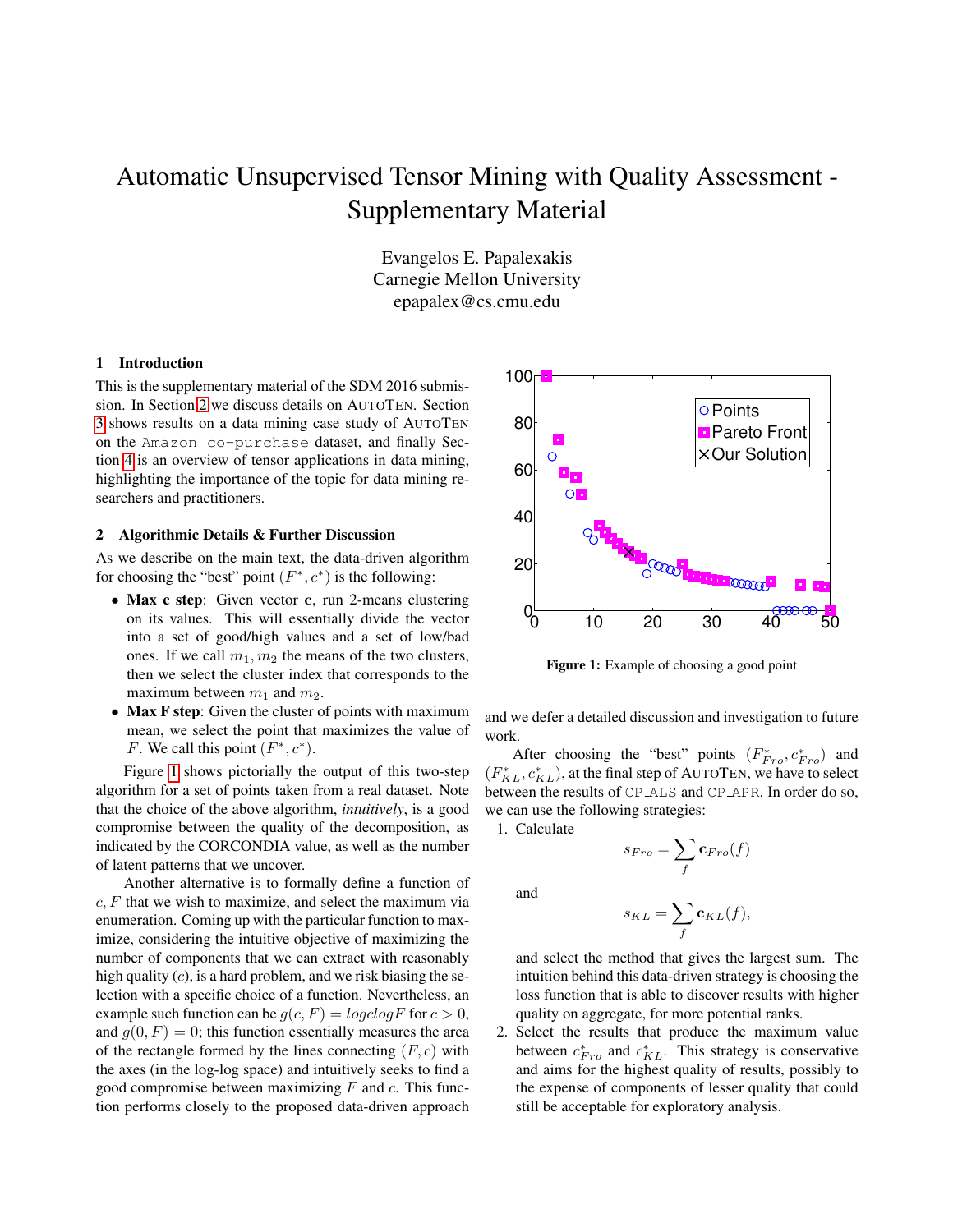<span id="page-1-2"></span>

<span id="page-1-3"></span>Figure 2: Core Consistency for the Amazon co-purchase dataset for  $F = 2 \cdots 50$ .

3. Select the results that produce the maximum value between  $F_{Fro}^*$  and  $F_{KL}^*$ . Contrary to the previous strategy, this one is more aggressive, aiming for the highest number of components that can be extracted with acceptable quality.

Empirically, the last strategy seems to give better results, however they all perform very closely in synthetic data. Particular choice of strategy depends on the application needs, e.g. if quality of the components is imperative to be high, then strategy 2 should be preferred over strategy 3.

### <span id="page-1-0"></span>3 Data Mining Case Study

3.0.1 Analyzing **Amazon co-purchase** This dataset records pairs of products that were purchased together by the same customer on Amazon, as well as the category of the first product in the pair. This dataset, as shown in Figures [2\(a\)](#page-1-2) and [2\(b\)](#page-1-3) does not have perfect trilinear structure, however a low rank trilinear approximation still offers reasonably good insights for product recommendation and market basket analysis.

By analyzing this dataset, we seek to find coherent groups of products that people tend to purchase together, aiming for better product recommendations and suggestions. For the purposes of this study, we extracted a small piece of the co-purchase network of 256 products. AUTOTEN was able to extract 24 components by choosing KL-Divergence as a loss.

On Table [1](#page-2-0) we show a representative subset of our resulting components (which were remarkably sparse, due to the KL-Divergence fitting by CP APR). We observe that products of similar genre and themes tend to naturally cluster together. For instance, cluster #1 contains mostly self improvement books. We also observe a few topical outliers, such as the book How to Kill a Monster (Goosebumps) in cluster #1, and CD Desde Que Samba E Samba in cluster #3 that contains Technical / Software Development books.

#### <span id="page-1-1"></span>4 Tensors and their data mining applications

We have elaborated on relevant prior work throughout the text, however here, we first show that there is a vast number of tensor applications in data mining, that can potentially benefit from our work.

One of the first applications was on web mining, extending the popular HITS algorithm [\[10\]](#page-2-1). There has been work on analyzing citation networks (such as DBLP) [\[11\]](#page-2-2), detecting anomalies in computer networks[\[11,](#page-2-2) [14,](#page-2-3) [16\]](#page-2-4), extracting patterns from and completing Knowledge Bases [\[4\]](#page-1-4) and analyzing time-evolving or multi-view social networks. [\[1,](#page-1-5) [11,](#page-2-2) [12,](#page-2-5) [9\]](#page-1-6), The long list of application continues, with extensions of Latent Semantic Analysis [\[2,](#page-1-7) [3\]](#page-1-8), extensions of Subspace Clustering to higher orders [\[8\]](#page-1-9), Crime Forecasting [\[15\]](#page-2-6), Image Processing [\[13\]](#page-2-7), mining Brain data [\[5,](#page-1-10) [6\]](#page-1-11), trajectory and mobility data [\[18,](#page-2-8) [17\]](#page-2-9), and medical data [\[7\]](#page-1-12).

## References

- <span id="page-1-5"></span>[1] Brett W Bader, Richard A Harshman, and Tamara G Kolda. Temporal analysis of semantic graphs using asalsan. In *Data Mining, 2007. ICDM 2007. Seventh IEEE International Conference on*, pages 33–42. IEEE, 2007.
- <span id="page-1-7"></span>[2] Deng Cai, Xiaofei He, and Jiawei Han. Tensor space model for document analysis. In *Proceedings of the 29th annual international ACM SIGIR conference on Research and development in information retrieval*, pages 625–626. ACM, 2006.
- <span id="page-1-8"></span>[3] Kai-Wei Chang, Wen-tau Yih, and Christopher Meek. Multirelational latent semantic analysis. In *EMNLP*, pages 1602– 1612, 2013.
- <span id="page-1-4"></span>[4] Kai-Wei Chang, Wen-tau Yih, Bishan Yang, and Christopher Meek. Typed tensor decomposition of knowledge bases for relation extraction. In *Proceedings of the 2014 Conference on Empirical Methods in Natural Language Processing (EMNLP)*, pages 1568–1579, 2014.
- <span id="page-1-10"></span>[5] Ian Davidson, Sean Gilpin, Owen Carmichael, and Peter Walker. Network discovery via constrained tensor analysis of fmri data. In *Proceedings of the 19th ACM SIGKDD international conference on Knowledge discovery and data mining*, pages 194–202. ACM, 2013.
- <span id="page-1-11"></span>[6] Lifang He, Xiangnan Kong, S Yu Philip, Ann B Ragin, Zhifeng Hao, and Xiaowei Yang. Dusk: A dual structurepreserving kernel for supervised tensor learning with applications to neuroimages. *matrix*, 3(1):2, 2014.
- <span id="page-1-12"></span>[7] Joyce C Ho, Joydeep Ghosh, and Jimeng Sun. Marble: highthroughput phenotyping from electronic health records via sparse nonnegative tensor factorization. In *Proceedings of the 20th ACM SIGKDD international conference on Knowledge discovery and data mining*, pages 115–124. ACM, 2014.
- <span id="page-1-9"></span>[8] Heng Huang, Chris Ding, Dijun Luo, and Tao Li. Simultaneous tensor subspace selection and clustering: the equivalence of high order svd and k-means clustering. In *Proceedings of the 14th ACM SIGKDD international conference on Knowledge Discovery and Data mining*, pages 327–335. ACM, 2008.
- <span id="page-1-6"></span>[9] Meng Jiang, Peng Cui, Fei Wang, Xinran Xu, Wenwu Zhu, and Shiqiang Yang. Fema: flexible evolutionary multifaceted analysis for dynamic behavioral pattern discovery. In